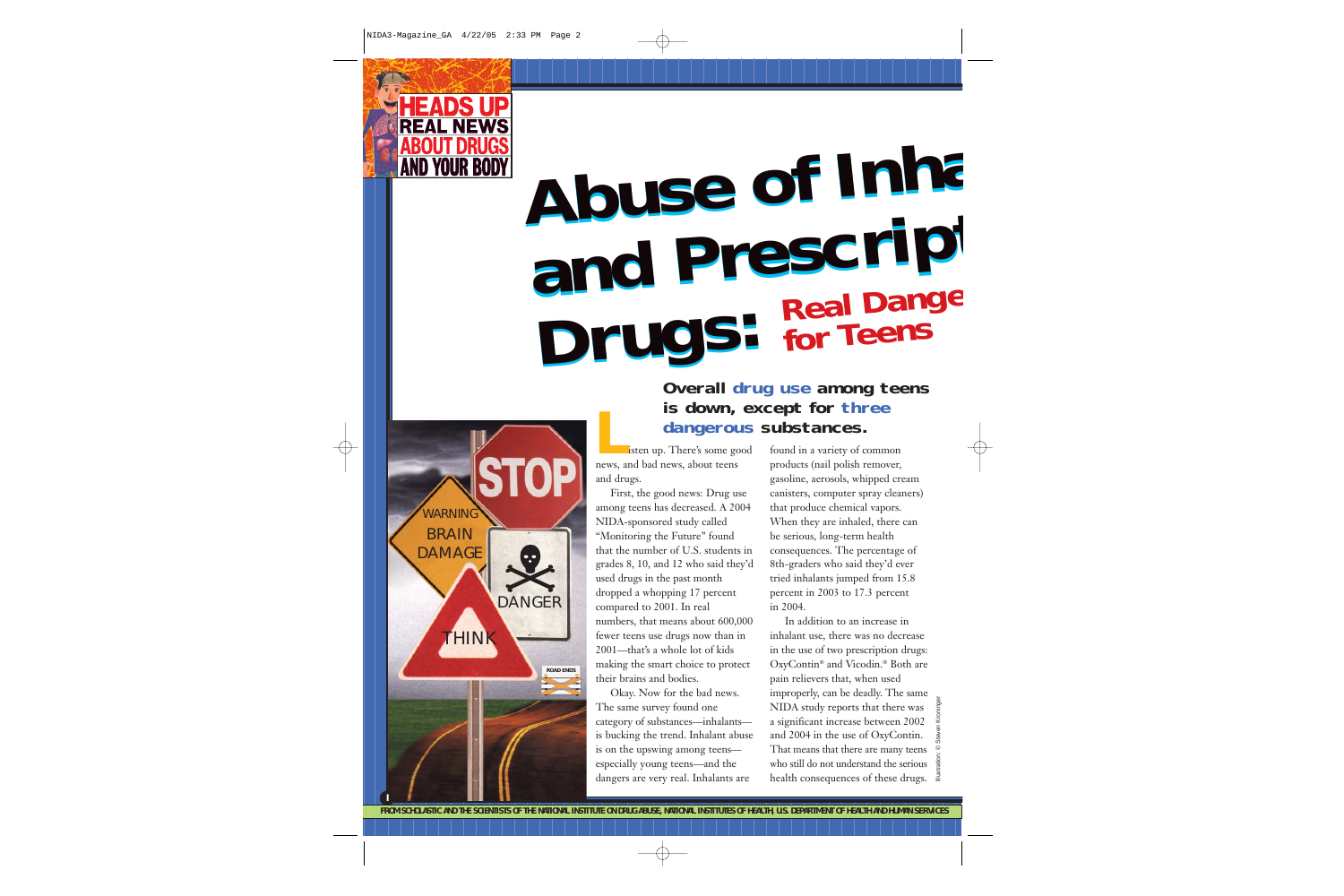# **WWW.SCHOLASTIC.COM/HEADSUP**

**alants alants tion tion ers** 

# Read on to find out the facts on why inhalants, Vicodin, and OxyContin are dangerous to your brain and body, and why the smart choice is never to try these substances—NOT EVEN ONCE.

## **HEADS UP: INHALANTS ARE NEVER HARMLESS**

The super-toxic ingredients in inhalants harm your mind and body in dozens of ways. "I can't really remember a lot of things," said one girl who'd abused inhalants. "I'll forget what I said two seconds ago. It frustrates me a lot." But memory problems like this—likely the result of inhalant damage to brain cells are the tip of the iceberg.

Inhalants affect the brain in a similar way to central nervous system depressants, such as alcohol and sedatives, but they can have deadly and irreversible effects. Toluene, the active ingredient in many inhalants—including glue, spray paint, and nail polish remover—strips the protective sheath off nerve cells in the brain and central nervous system and literally shrinks the brain. Other

inhalants, such as benzene (found in gasoline) cause bone marrow damage similar to that seen in a fatal disease called aplastic anemia. No inhalants are safe.

In short, as you can see, these drugs can cause major damage. Want more evidence? A NIDAsponsored study, conducted by Dr. Neil Rosenberg of the University of Colorado Health Sciences Center, found that long-term abusers of a class of inhalants called solvents (toluene is a solvent) scored far below average on tests that measured the ability to learn and make associations.

# **HEADS UP: WITH INHALANTS, JUST ONE TRY CAN BE DEADLY**

Long-term inhalant abuse is clearly dangerous. But what about trying inhalants even once? "Even in an otherwise healthy person, a single session of abusing highly concentrated amounts of certain inhalants can lower oxygen levels enough to cause asphyxiation or disrupt heart rhythms and cause death from cardiac arrest," says

# **Cutting Edge Learning the Truth About Teens and Drugs**



How do we learn about teen drug trends? Surveys, mainly. NIDA's 2004 "Monitoring the Future" study, which is the basis for this article, surveyed 49,474 students. Below, Dr. Lloyd Johnston, who has run the annual survey since it began thirty years ago, explains how it works.

### **Q: HOW DO YOU PICK STUDENTS?**

A: We survey 8th-, 10th-, and 12thgraders. The schools are chosen randomly. We make sure we have a representative mix of communities.

**Q: HOW LONG IS THE SURVEY?** A: One class period.

### **Q: WHY IS IT IMPORTANT?**

A: As the survey title implies, we think the way young people are today is an indication of how the country will be in the future.

### **Q: DO YOU KNOW WHETHER STUDENTS TELL THE TRUTH?**

A: When we started, I was a bit of a skeptic myself, but in all the tests we've put the data to, there's a high level of truth-telling. In the survey itself, we ask, "If you had used marijuana, would you admit to it on this survey?" And students tend to say "yes."

### **Q: DO YOU DO ANYTHING TO ENSURE HONEST ANSWERS?**

A: We assure students the survey is confidential. Also, the questionnaires are distributed by our staff, not school staff. They are never in the hands of school personnel. And we ask the teachers not to circulate in the classrooms so there's no chance for them to look over students' shoulders.

**II**

© Digital Vision/PictureQuest **Digital Vision/PictureQuest**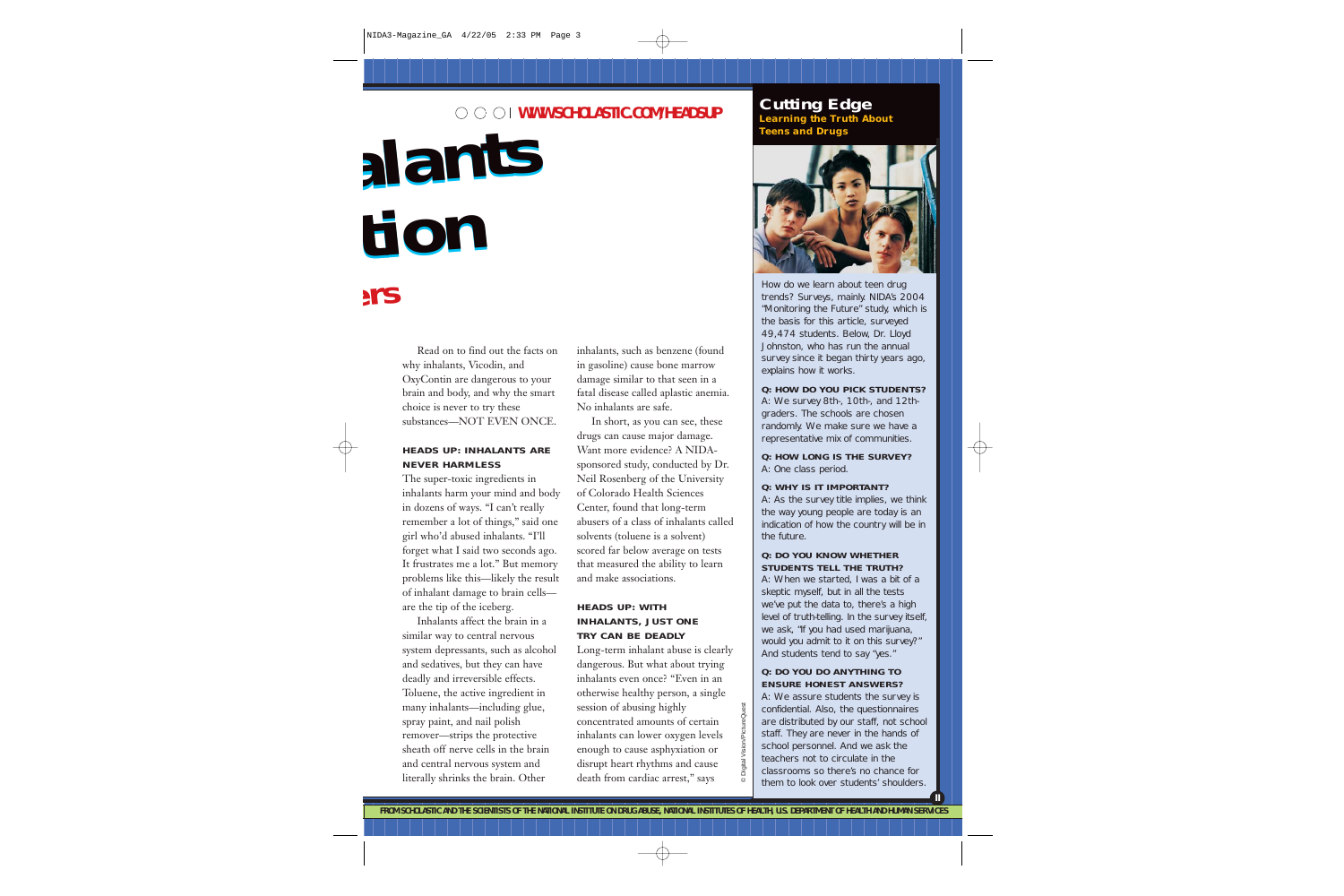

Dr. Nora Volkow, Director of NIDA. Unfortunately, there is even a term for this manner of dying: *Sudden Sniffing Death.*

The tragic story of David Manlove shows the dangers.

David—a popular 16-year-old from Indianapolis, Indiana—never dreamed he'd fall victim to an inhalant. But he did. On the morning of July 9, 2001, David went to swim in a friend's

backyard pool. At lunchtime, he and another friend slipped away and bought a can of computer cleaner.

Back at the pool, David and this friend began diving underwater and inhaling the aerosol cleaner; they

thought the water pressure would intensify the high. "The girls they were with tried to tell them not to do it, but they continued," says Kim Manlove, David's father.

After two or three dives, David just didn't return to the surface. "They pulled him out very quickly," Kim says, but David wasn't breathing. He never again regained consciousness. "His heart just froze up," Kim says. "The toluene in the

> aerosol causes the rhythm of the heart to be disrupted."

To kids who think this could never happen to them, Kim says: "It can happen, because it happened to us and it happened to Dave. He was like any kid.

He had hopes. He

*David Manlove, 1984–2001*

had dreams. He wanted to be an orthopedic surgeon. Yet, in one instant, he was gone."

Now David's parents share his story in hopes of preventing future tragedies.

Some people think that because inhalants are easy to get and simple to use they're less dangerous than street drugs, or even prescription drugs. But, as you've learned here, that's false. To stay safe, the smart and only choice is not to try inhalants—NOT EVEN ONCE.

# **HEADS UP: VICODIN AND OXYCONTIN— NEW AND DEADLY**

Vicodin and OxyContin are prescription medications designed to relieve pain. Their active ingredients—hydrocodone in Vicodin and oxycodone in OxyContin—belong to a class of drugs called opioids. "When used as prescribed, opioid medications can be very effective," says Dr. Volkow, "but when abused—used without a prescription and in a form and dosage different from what a doctor would prescribe they can have serious health consequences, including death from overdose." Also, they can be addicting when abused.

# **Wake-Up Call Understanding Teen Drug Use Statistics**

 $20$ 

 $14$  $12$ 

The bar graph from the "Monitoring the Future" study shows the downward trend in drug use among teens between 2001 and 2004. The line graph illustrates the alarming jump in inhalant use among 8th-graders. Statisticians, epidemiologists, and other researchers pore over charts like these to Percent<br>
I =  $\frac{1}{2}$ determine trends in teen drug use. They use the information to draw conclusions, predict future trends, and devise new ways to battle drug abuse.

**III**

Imagine that you're a researcher looking at these statistics. What conclusions do you draw? What explanations do you offer for the data? What are your recommendations for the

18.2

future? Do you need more information? Go to www.nida.nih.gov/Newsroom/0 4/2004MTFFactSheets.pdf to find out more.



**FROM SCHOLASTIC AND THE SCIENTISTS OF THE NATIONAL INSTITUTE ON DRUG ABUSE, NATIONAL INSTITUTES OF HEALTH, U.S. DEPARTMENT OF HEALTH AND HUMAN SERVICES**